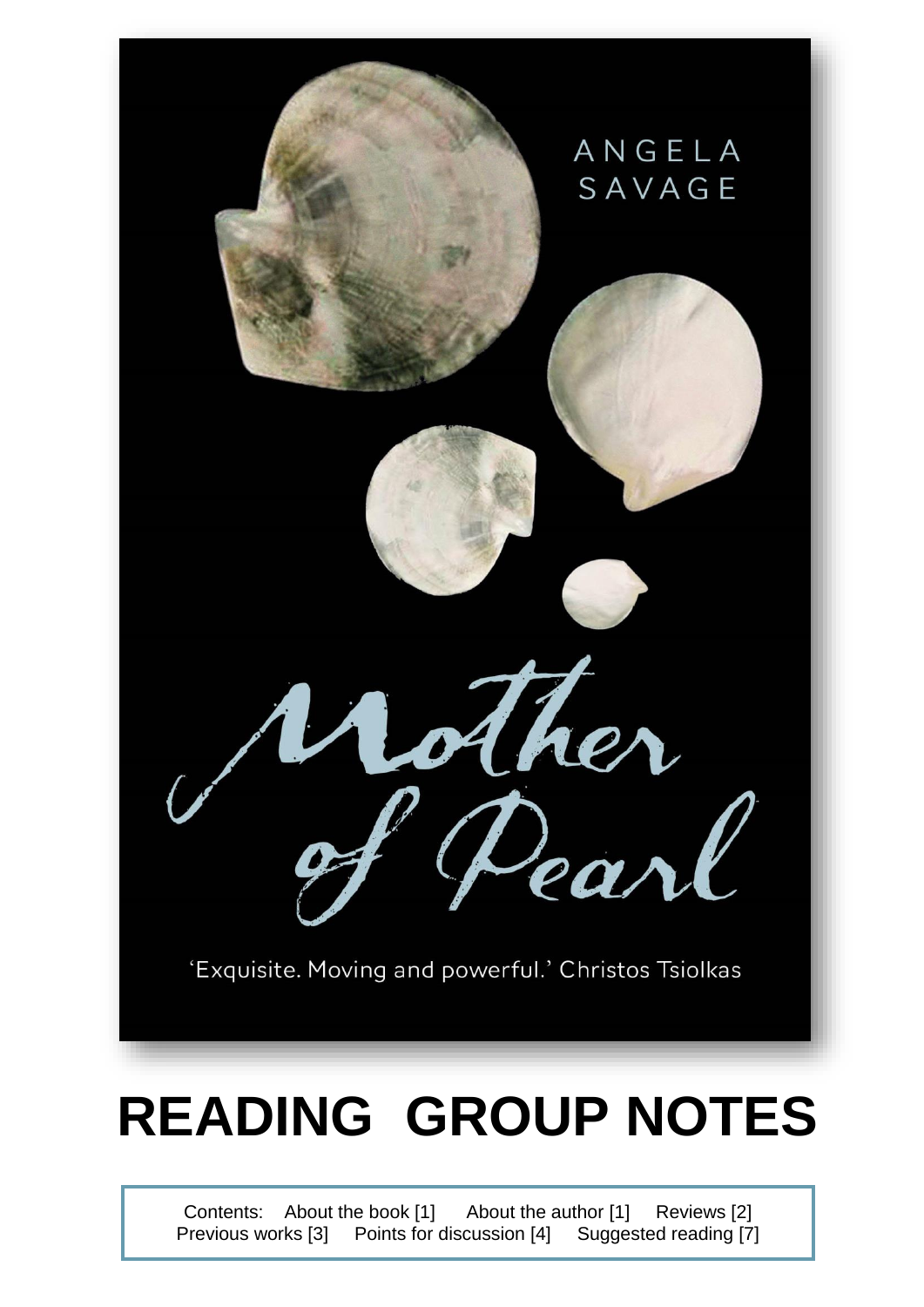## **About the book**

A luminous and courageous story about the hopes and dreams we all have for our lives and relationships, and the often fraught and unexpected ways they may be realised.

Angela Savage draws us masterfully into the lives of Anna, an aid worker trying to settle back into life in Australia after more than a decade in Southeast Asia; Meg, Anna's sister, who holds out hope for a child despite seven fruitless years of IVF; Meg's husband Nate, and Mukda, a single mother in provincial Thailand who wants to do the right thing by her son and parents.

The women and their families' lives become intimately intertwined in the unsettling and extraordinary process of trying to bring a child into the world across borders of class, culture and nationality. Rich in characterisation and feeling, *Mother of Pearl*  and the timely issues it raises will generate discussion among readers everywhere.

## **About the author**

Angela Savage is an award-winning Melbourne writer, who has lived and travelled extensively in Asia.

Her debut novel, *Behind the Night Bazaar*, won the 2004 Victorian Premier's Literary Award for an unpublished manuscript. All three of her Jayne Keeney PI novels were shortlisted for Ned Kelly Awards. *The Dying Beach* was also shortlisted for the 2014 Davitt Award.

Angela has taught writing throughout Australia and overseas. She holds a PhD in Creative Writing from Monash University, and is currently Director of Writers Victoria.

<http://angelasavage.wordpress.com/>

@angsavage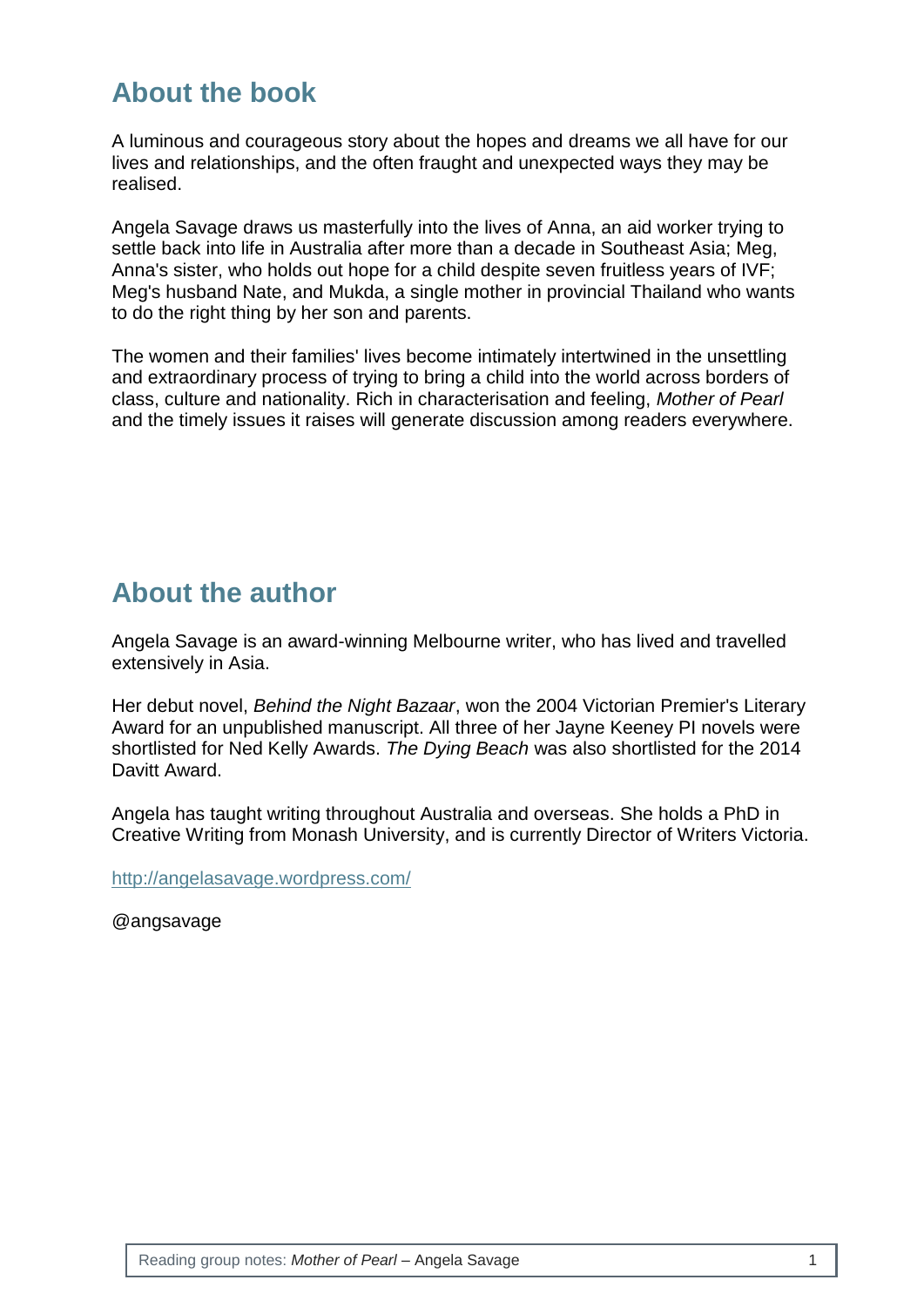## **Reviews**

*'This is a story of family and motherhood, and also a story of culture and exploitation that asks us to think through the costs of our insatiable desire in the West to have everything. What I find remarkable about this novel is how it refuses easy and lazy judgement, how it takes seriously questions of loss, longing, and our human need to connect with each other.'*

Christos Tsiolkas, author of *The Slap*

*'A beautifully crafted novel from an incredibly gifted writer. Angela Savage explores the ethical minefield of international surrogacy through the stories of three women, desperate but determined to repair the broken parts of their lives. The prose is as precise as it is poetic, the characters so deftly drawn. I read this book compulsively, racing to its poignant conclusion with my heart in my throat.'*

Melanie Cheng, author of *Australia Day* and *Room for a Stranger*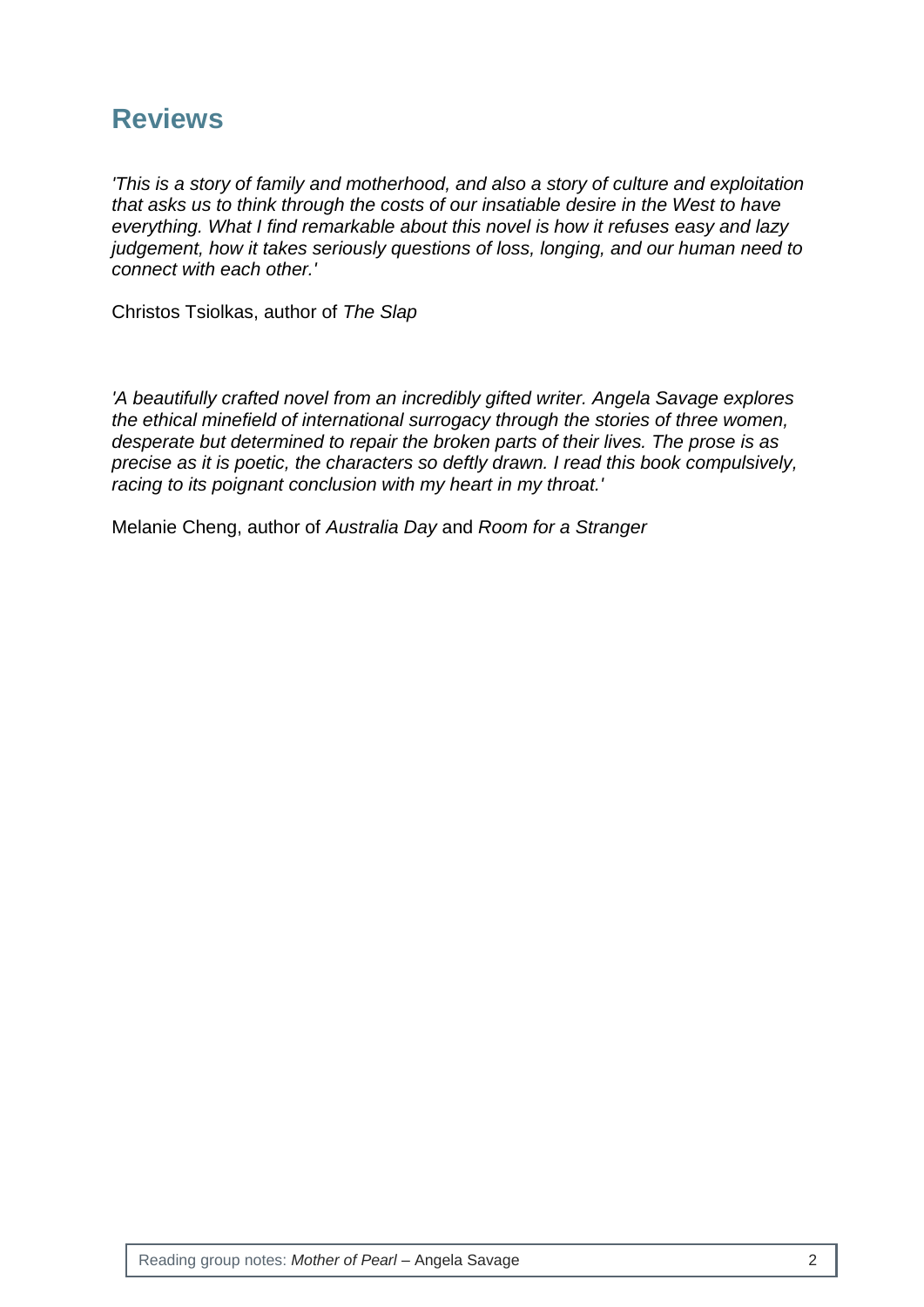### **Previous works**



#### **Winner of the 2004 Victorian Premier's Literary Award for an unpublished manuscript**

*'Both an engrossing crime thriller and an exploration of skewed notions of love, social responsibility and cultural superiority.'* Judges' report, Victorian Premier's Literary Awards

*'Thought-provoking it is but [Savage] does so in the context of a thoroughly readable and, yes, entertaining story…Keeney emerges as an appealing character, emotional and yet capable of cold-eyed action. She smokes too much, speaks Thai fluently and likes a drink and a shag. She has a well-developed moral compass… Better still,* 

*Keeney is built to last and this debut has all the makings of a long-running serial… I'm looking forward to the next instalment.'* Jeff Glorfeld*, The Age/The Sydney Morning Herald*

*'Coolly elegant with a lovely sense of place, Savage directs her authorial tuk-tuk into the literary precinct without sacrificing the requisite violence, corrupt police, edgy social commentary and the need for her heroine to become a lonely social crusader in the best hard-boiled tradition.'* Graeme Blundell, *The Weekend Australian*



#### **Shortlisted, Ned Kelly Award for Best Fiction, 2011**

*'This is a gripping novel; an unromanticised travel guide to today's Thailand; a critique of Western missionary endeavours; and a warning to naïve young people who stumble into volunteer work without the necessary skills.' Australian Bookseller & Publisher*

*'One of the most satisfying aspects of this series is its sense of place … Stylish and witty … with rich characterisation and the portrait of a complex culture under threat from both within and without. Savage has an important point to make.' Sydney Morning Herald*



#### **Shortlisted, Ned Kelly Awards, Best Crime Novel, 2014 Shortlisted, Sisters in Crime, Davitt Awards for Australian Women's Crime Writing, 2014**

*'Savage writes with dry humour and a beguiling sense of place, but a hard-boiled quality of menace underpins the light cleverness of her prose.' Weekend Australian*

*'With its intricate narrative structure, use of multiple points of view and occasional flashbacks, this is Savage's most ambitious and accomplished crime novel to date. It is also her most touching.' Saturday Age/Sydney Morning Herald/Canberra Times*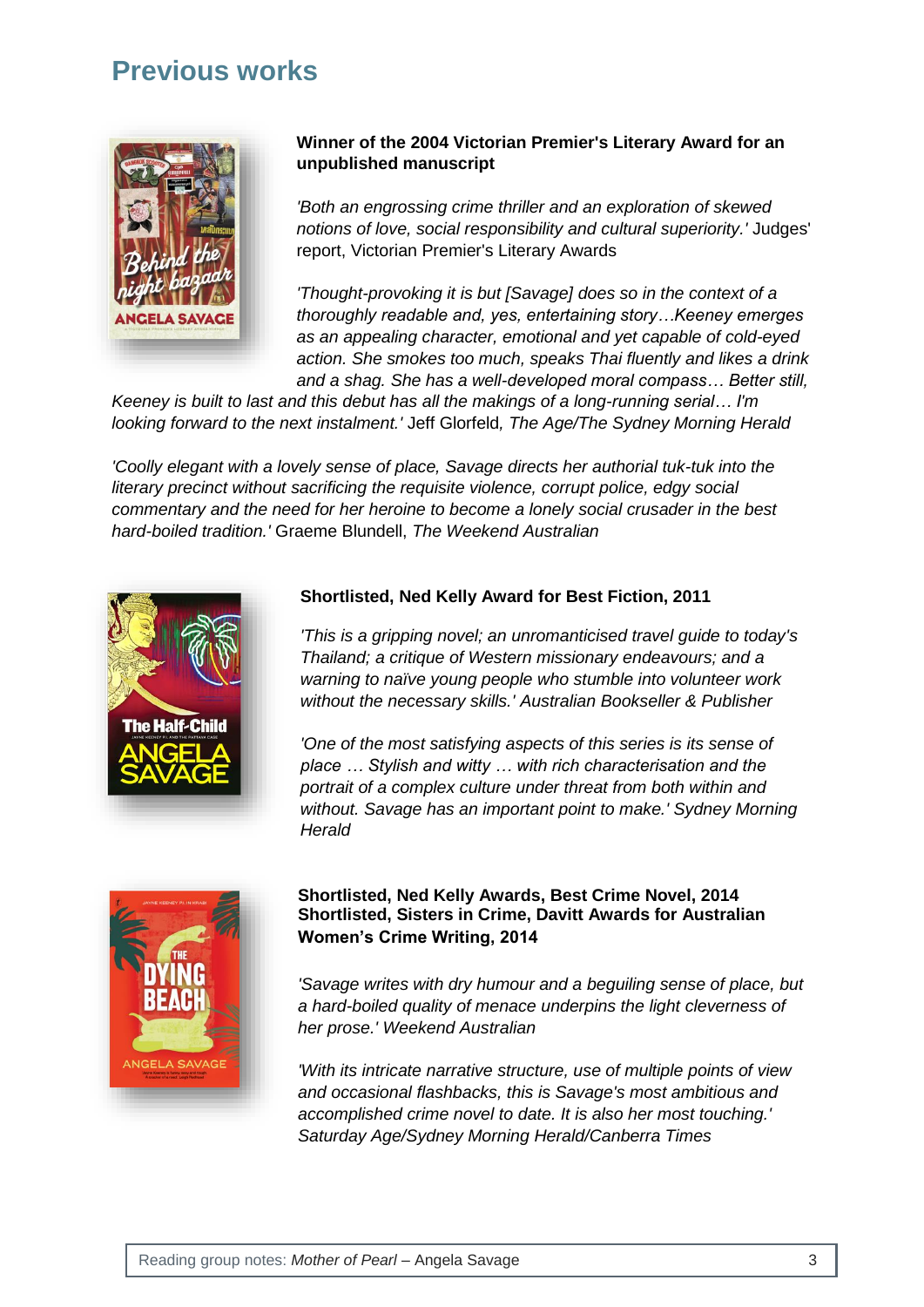# **For discussion**

- *Mother of Pearl* is written from multiple points of view what effect does this have on the story? Could it have been written as effectively in a single point of view? Whose?
- Apart from issues related to natural pregnancy versus IVF versus surrogacy, what other themes does Savage explore in *Mother of Pearl*?
- Discuss the differences between the West and Southeast Asia that are highlighted in this book.
- When Anna visits an orphanage where all children are HIV positive, she does not pick up a child, *'mindful of the vagaries of "orphanage tourism"'* [p 177]. What is orphanage tourism? What are its benefits and/or disadvantages?
- Compare and contrast Meg and Anna's personalities. Which sister did you like most? Why? And who do you think is the stronger person? What about Nate? Did you see him as a strong character?
- Compare and contrast Meg's and Anna's relationship with each surrogate, and in particular their relationship with Mod.
- When Mod looks at the children trying to catch fish from a pool with rice-paper nets, she now *'recognised it as a lesson, a reminder of the impermanence of the material world'* [p 8]. What is Savage foreshadowing here? What other foreshadowing did you recognise in this book?
- When speaking of his and Stephen's daughter's surrogate, Willem states *'There's no biological relationship between her and Isabella'*, whereas Anna thinks sharing a blood supply for nine months qualifies as a biological relationship [p 26]. Whom do you think is correct? What does Willem mean exactly, and if Anna is correct, where does one draw the line at what constitutes such a relationship [ie: what about with blood donations, organ transplants etc?]
- Consider what Nate, and especially Meg, went through to try become parents [pp 31- 32]. What are you views on IVF and on surrogacy? Should people continue trying by whatever means, or is there a point where they should draw the line? If so, where, exactly, do you think that line should be? And who should draw it?
- Did you consider the lengths Meg went to, to have a child, reasonable, or did you see it as an obsession?
- Regarding payment for surrogacy should women get paid, other than having medical costs covered? In what situation should/shouldn't they get paid? What about if the surrogate is a family member?
- One of the questions asked in this book is whether overseas gestational surrogacy is really, as Anna puts it *'…exploitation. Rich Westerners ripping off poor Asian women'*  [p 46]. Is it exploitation? Why/why not?
- Do you agree with Anna that *'surrogacy was like sex work: both lousy choices, both subject to demand that went largely unchallenged'* [p 50]? How is it similar and/or different? And what demands exactly is she referring to? And why is it unchallenged?
- Or do you think surrogacy is mutually beneficial to all parties, with the benefits outweighing the disadvantages? What about regarding sex work?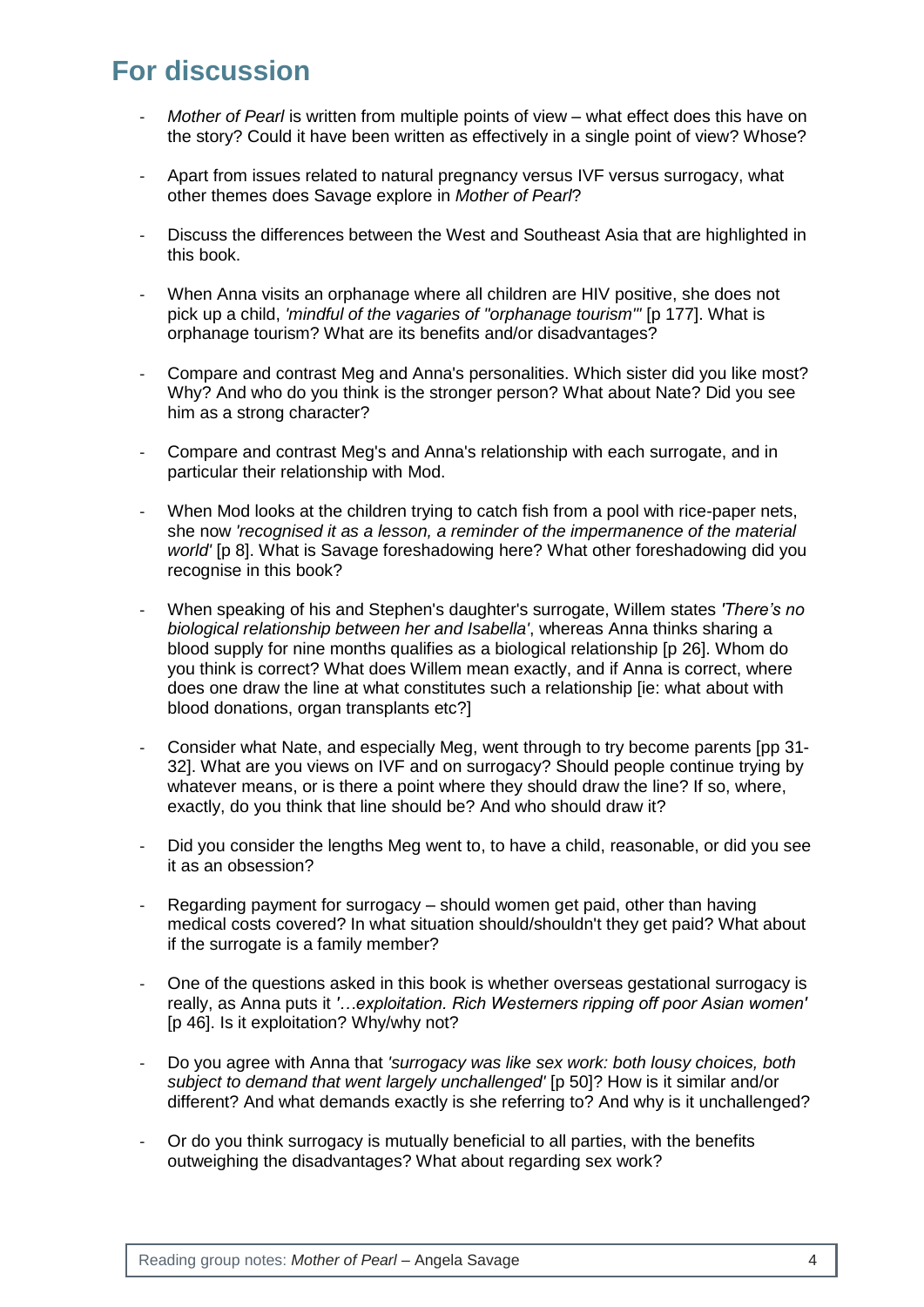# **For discussion [continued]**

- In your opinion, does the fact that money is involved influence the issue of informed consent?
- Later, Anna states that surrogacy is different for Stephen and Willem because they did not have the same options that Meg and Nate had [p 46]. So should there be rules as to who can and cannot use a surrogate? If so, who can, and who decides?
- Online media articles from surrogate clinics made references to *baby factories* and *baby joy* in equal measure [p 35]. Which do you think is the most appropriate description of such places?
- When thinking about her work in Southeast Asia, Anna asks herself: *What good, if any, had she done? What difference had she made? Was any of it worth what she'd given up?* [p 40]. Do such people/agencies actually do any good? Do they do harm? Or are they simply a band-aid solution for greater problems? Discuss.
- Consider the idea of merit in Thailand? How does it work? Is there anything similar in Western society?
- Compare what is required of parents wanting to adopt to what is required of those wanting surrogacy. Why do you think the requirements are so different? Do you think, then, that surrogacy commodifies children? Why/why not?
- *'More than once Meg had thought it would be easier to know that there was no hope, that she would never have children. But no doctor or nurse, not a single professional she had dealt with, ever suggested she give up'* [p 56]. Why do you think this happens? Do you think it wrong of the medical profession? Do you believe there is really is always hope, or do you think there may be other reasons why they continue to encourage potential parents? Discuss.
- Compare and contrast the Thai characters' view of surrogacy to the Australian characters' view, including Anna's, Meg's, Fon's, Mod's, Mod's mother and aunt, and so on. How do they differ and/or are they similar?
- Considering the low socio-economic backgrounds and limited education that most of the women agreeing to become surrogate mothers came from, do you feel the contract they were asked to sign was sufficiently explained?
- Did you feel the rights of the surrogate mothers were adequately considered in the contract they were asked to sign? Which clauses did you feel were fair and which unfair? Explain.
- When Mod is being interviewed, she finds it exciting *'She'd never imagined anyone taking such interest in the details of her life. Not even her mother asked so many questions.'* [p 73] What does this tell you about Mod's upbringing? Do you think it influenced her decision to continue with the surrogacy?
- In your opinion, were the emotional/psychological needs of the surrogate mothers met or considered by either the clinic or the potential parents throughout their pregnancy and after? What techniques does Savage use to show the psychological effect of surrogacy on surrogate mothers?
- What are the legal issues regarding the embryos [how many are used, what happens to those not used etc]? Did you feel any characters were aware of these issues?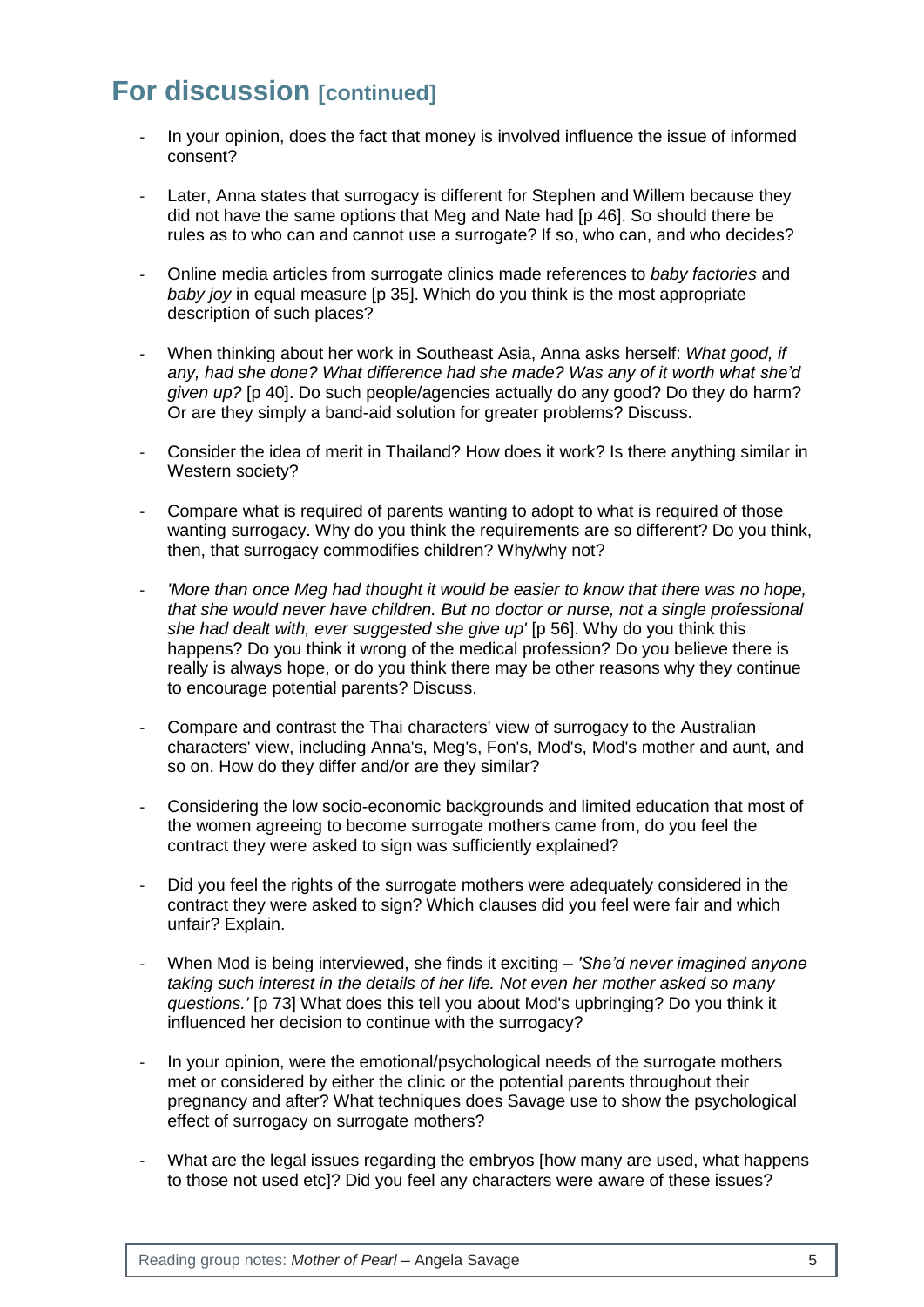## **For discussion [continued]**

- What indications did you find [if any] that the rights of the child have been considered [eg: if the parents separate, or are killed in an accident before he/she is born, if the child want to know its biological mother and so on]?
- When Meg reminds herself that for the donor, '*egg retrieval was just part of the job. The physical and emotional demands were not the same as they had been for her*' [p 111], what does this tell you about Meg's opinion of egg donors? Is it indicative also of her underlying opinion of surrogate mothers?
- *'You spend your whole life helping strangers. Why sympathy for everyone except me?'* [p 179]. Does Anna sympathise with her sister? If not, why is Anna able to sympathise with others but not her sister?
- Is Meg justified in being jealous of Anna, of her brother etc [pp 206-207]?
- Prior to reading Anna's reasons for behaving as she had towards her sister in the past, did you also see her as she sees herself, *'a crap sister …, self-righteous and judgemental, totally lacking in compassion'* [p 193]?
- Was Anna wise to take Mod for coffee after the ultra sound [p 202-204]? Was she really just being nice or was there some ulterior motive/subconscious reason?
- Was Anna morally obliged to tell Meg and Nate their agreement had no legal teeth? Should she make it clear to the surrogates, including Mod, that they were unlikely to face penalties if they did breach the agreement? [p 232]
- What about her helping the other surrogates with the other terms of their contract  $-$  is it her place to do so?
- When Meg takes Mod to see the aquarium without Anna, Anna questions why she hadn't been invited to join them [p 262]. Is her reaction fair? What does this suggest?
- Is Anna correct when she says *'The urge to have a baby, it's … it's primal. We're programmed for it.'* [p 299], or do you think it's society that programs women to have children?
- Were you surprised to learn of Anna's past pregnancy and abortion? Once learning about it, did you then recognise any foreshadowing of this earlier in the novel?
- Anna decided that *'If only one of them could have a baby, then it had to be Meg. Otherwise, neither of them would.'* [p 301]. What was your reaction to this decision? Did it change your opinion of Anna? Of Meg?
- What does Anna and Mod's visit to the hell garden of the Buddhist temple tell you about each woman's feelings about both the surrogacy and their abortions? About their need to atone [pp 305-307]?
- Is Meg correct/fair in indicating she won't keep in touch with Mod after the baby's born [p 264-265]? Did anything previously in the book suggest this might be her final decision?
- Meg sees the pendant she gives Mod as representing Mod and the baby. But it, and Mod's reaction to it, also symbolises the themes of this novel. Discuss.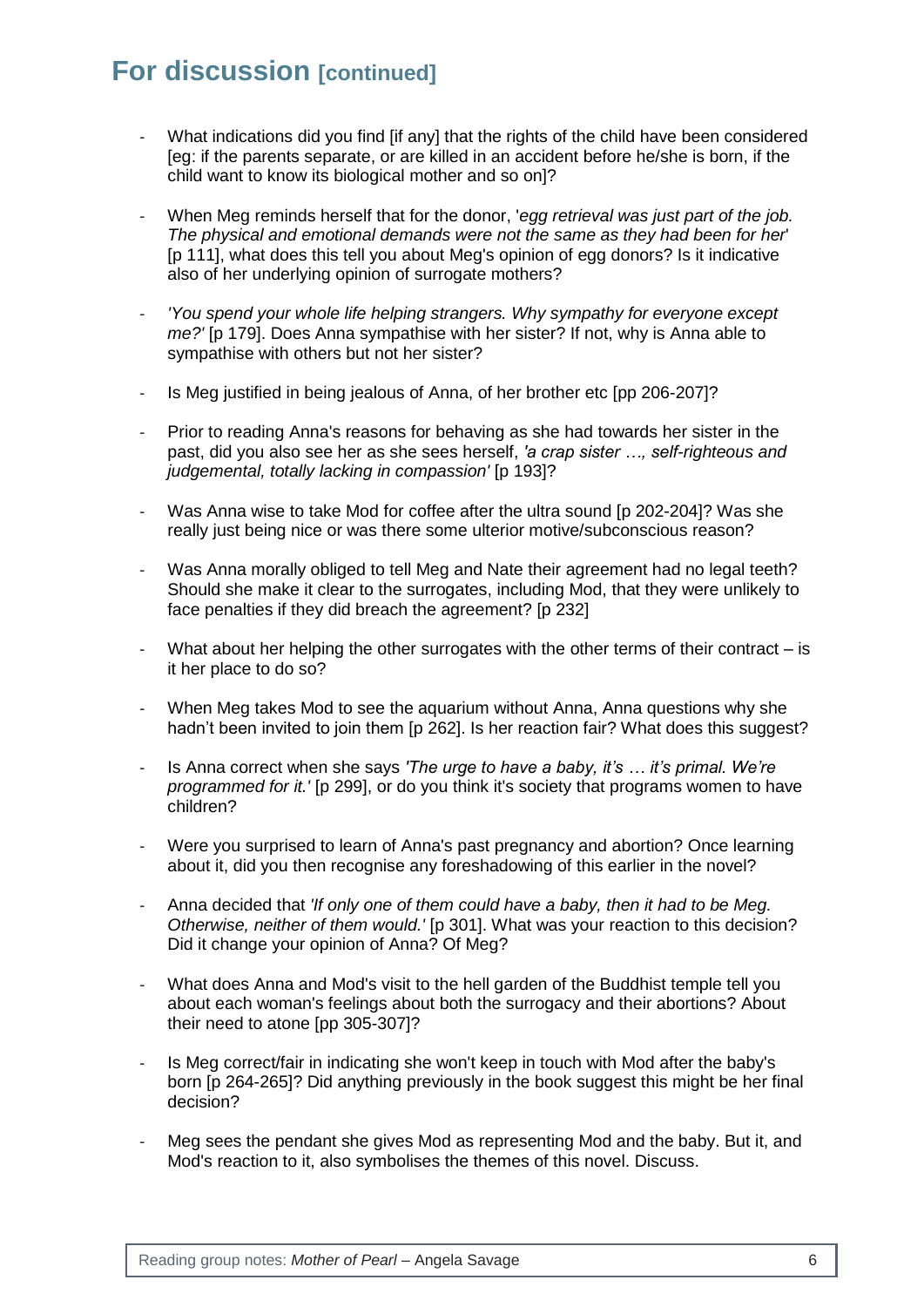# **Suggested reading**

*The Handmaid's Tale* – Margaret Atwood [Jonathan Cape, 1985]

*When We Have Wings* – Claire Corbett [Allen & Unwin, 2011]

*Origins of Love* – Kishwar Desai [Simon & Schuster, 2012]

*Avalanche* – Julia Leigh [Hamish Hamilton, 2016]

*The Farm* – Joanne Ramos [Bloomsbury, 2019]

*The Night Ferry* – Michael Robotham [Sphere, 2007]

*The House of Hidden Mothers* – Meera Syal [Black Swan, 2016]

Labour of Love: A Story of Generosity, Hope and Surrogacy - Shannon Garner [Non-fiction – Simon & Schuster Australia, 2016]

*The Art of Waiting: On Fertility, Medicine, and Motherhood - Belle Boggs [Non*fiction/Memoir – Greywolf Press, 2016]